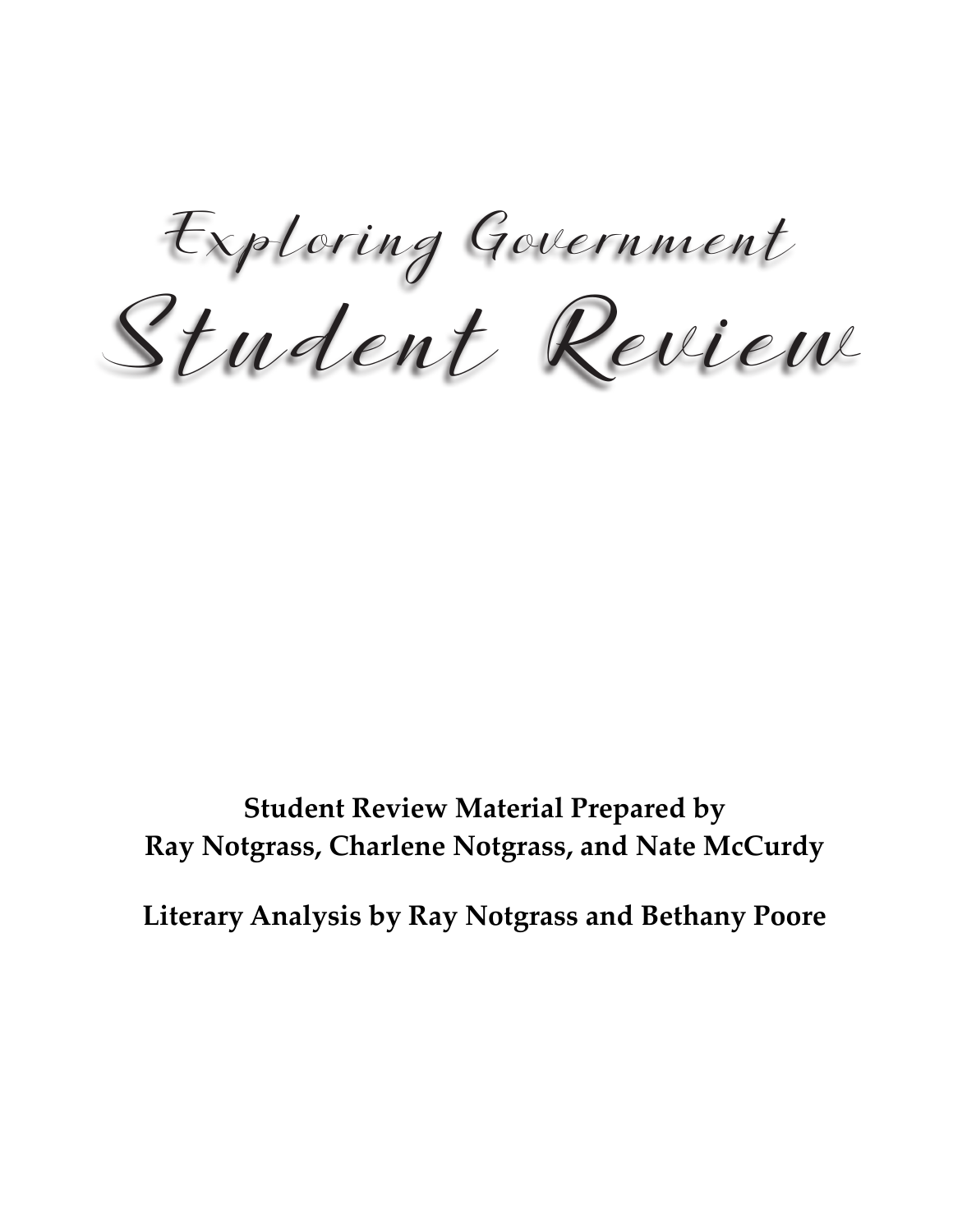*Exploring Government Student Review* ISBN: 978-1-60999-104-3

Cover Image Credits: Morgan County, Georgia, Courthouse by Sean Pavone / Shutterstock.com; Blue background by ksusha\_art / Shutterstock.com

Copyright © 2016 Notgrass Company. All rights reserved. No part of this material may be reproduced without permission from the publisher.

> Cover design by Mary Evelyn McCurdy Interior design by Charlene Notgrass

Printed in the United States of America

Notgrass Company 1-800-211-8793 www.notgrass.com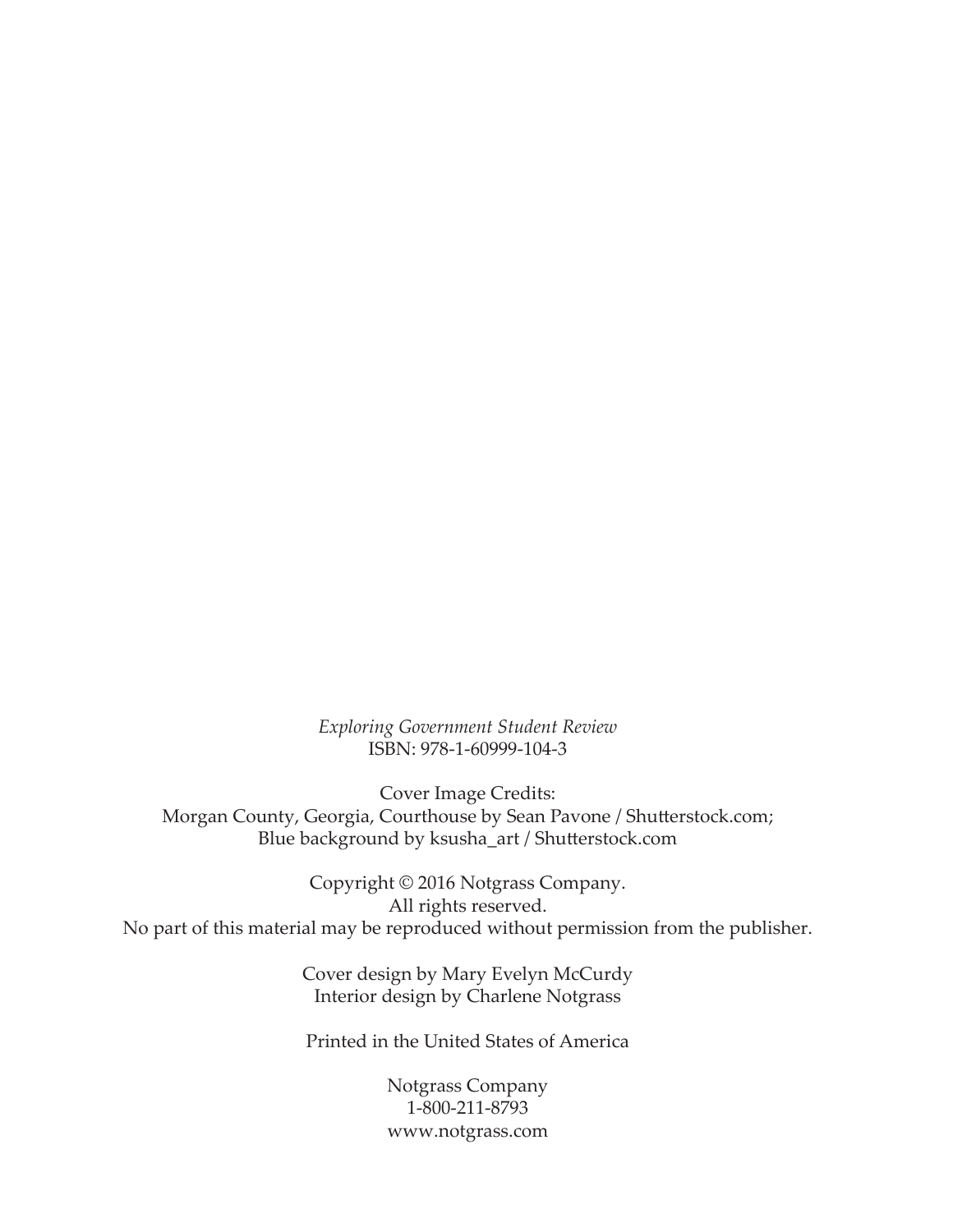### **A Note to Parents**

The *Exploring Government Student Review Pack* is a tool to measure your student's progress as they study *Exploring Government*. It includes three books: the *Student Review*, the *Quiz and Exam Book*, and an *Answer Key*. This material is intended to enhance your student's study of government. Please do not let it become a burden. Students should focus on learning about government, as they enjoy the literature and the primary documents and grow in their understanding of God's will concerning government and the way government is and has been practiced, especially in the United States. We pray you and your student have a successful study of government!

### **Student Review**

The material in the *Student Review* is arranged in the order in which a student will come to it as they study the course. The assignment box at the end of each lesson in Exploring Government prompts your student as to when to complete the material in this book.

**Review Questions.** The *Student Review* includes review questions on each lesson, plus questions over each of the four literature titles we suggest students read as they study Exploring Government. Many parents require their students to write out answers to these questions on paper or on a computer; however, that is certainly not required. Other parents and students discuss the questions orally, and some parents use them for family discussion. If your student writes the answers on paper, we suggest that he or she answer them in a spiral notebook or on notebook paper which he keeps in a three-ring binder. These answers will be helpful for studying for quizzes and exams.

**Literary Analysis.** We love good books. We have carefully selected the literature titles that are assigned with this course. If you want your student simply to read and enjoy the books, we think that is wonderful. If you would like them to dig a little deeper and analyze the literature, you can have your student read the literature questions and literary analyses we have include in this book. The activities at the end of the lessons in the *Exploring Government* text will tell the student when to answer the questions and read the analyses. As we said above, please do not let any of this material become a burden.

After this Note to Parents, we have included "What Do You Think About What He Thinks? A Primer for Analysis of Non-Fiction" (to be read after Lesson 1). Your student will be given a reminder when it is time for him or her to read this section.

### **Quiz and Exam Book**

The *Quiz and Exam Book* contains a quiz over each unit and also comprehensive exams that cover five units each. The assignment box at the end of each lesson in *Exploring Government*  prompts your student to take a quiz at the end of each unit and to take the comprehensive exams after every five units. Each of these exams includes material from the previous five units. The quizzes and exams have been designed so that you can tear out one at a time and have your student write directly on that piece of paper.

**Preparing for Quizzes.** To prepare for a unit quiz, the student should look back over the review questions for the lessons from that unit.

**Preparing for Exams.** To prepare for the comprehensive exams, the student should review the quizzes and answers from each of the previous five units.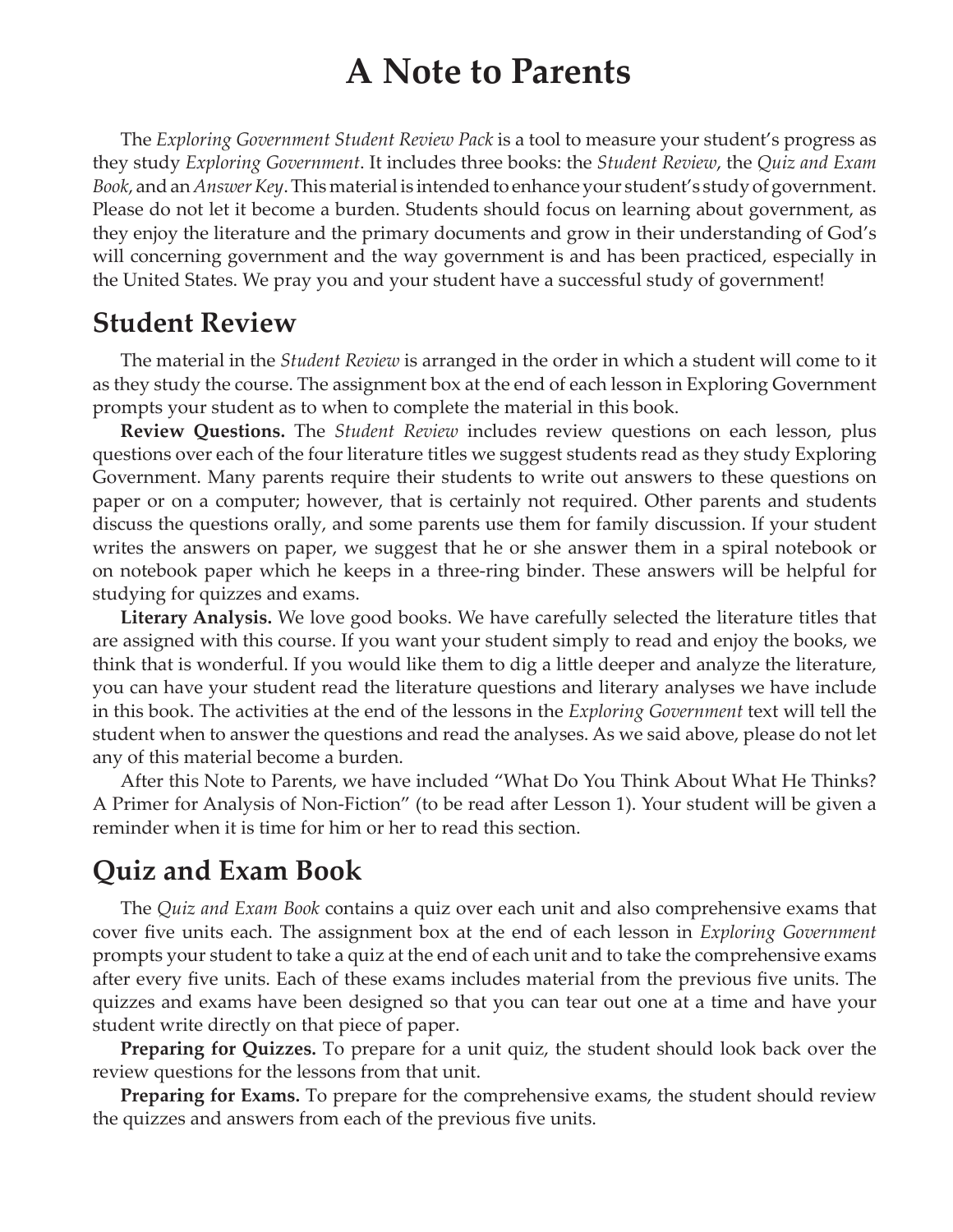### **Answer Key**

The *Answer Key* contains the answers to the review questions, quizzes, and exams, as well as the answers to questions about the literature. The number in parentheses after an answer indicates the page number on which that answer is found in *Exploring Government*.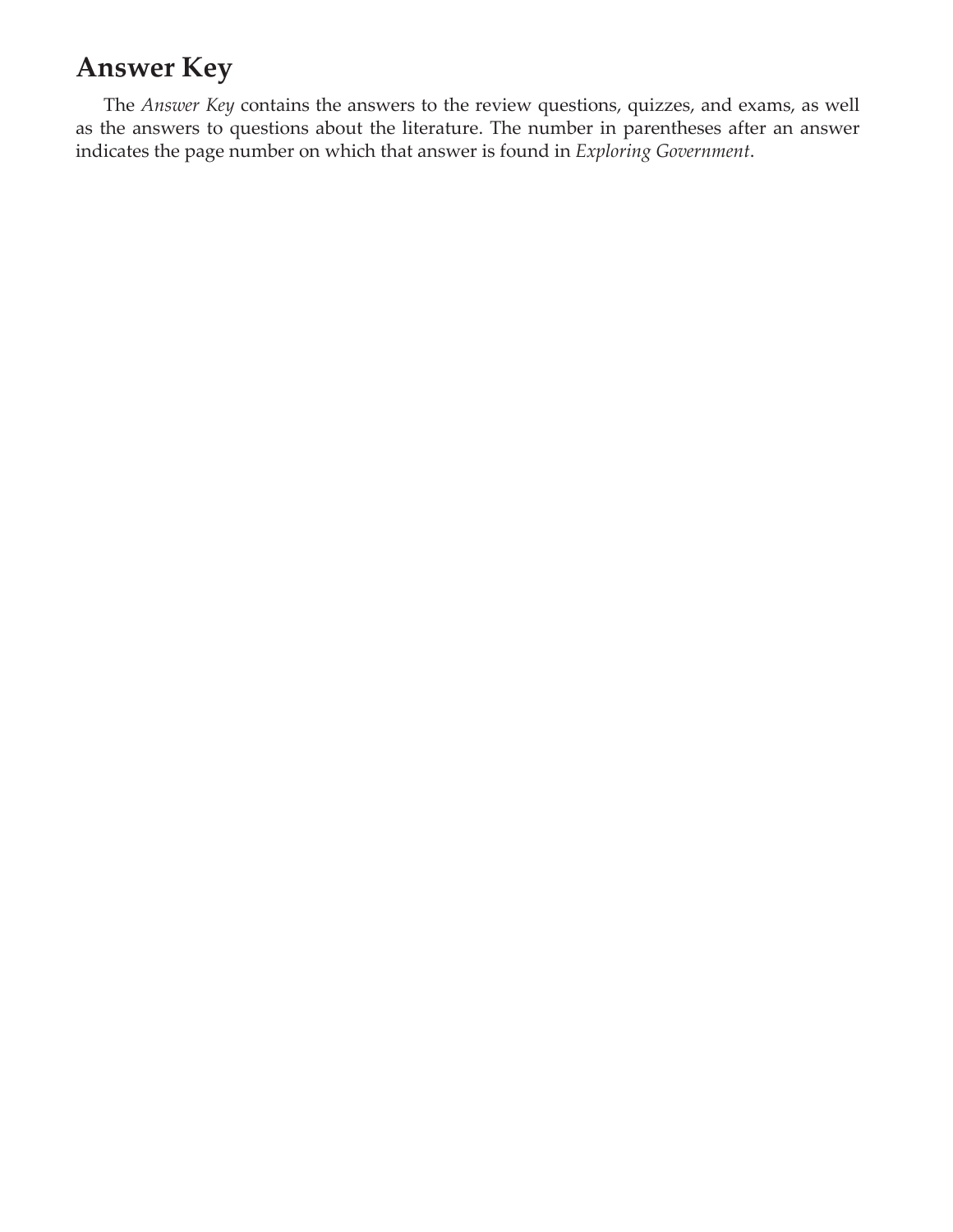### **What Do You Think About What He Thinks? A Primer for Analysis of Non-Fiction**

A non-fiction article, essay, or book will likely make an argument, teach, or convey information. Of course, a work of fiction might also be an attempt to make an argument, teach, or convey information; but a non-fiction work presents the information and the author's perspective in a straightforward manner. The non-fiction piece might be in the form of a story; but it is a story from real life, as with a biography.

Part of education is considering perspectives other than your own and developing your response to them. In a persuasive work, a writer has something to say that he hopes others will at least consider and perhaps agree with. Even the author of a biography writes for a purpose, not only to inform but perhaps also to convince readers about something regarding his subject: that he was instrumental in a war, or influential in Congress, or had some other significant impact.

By reading a work of non-fiction, you might be confirmed in what you believe about something or you might be convinced that you need to change your opinion. You might obtain more information that helps you have a more realistic perspective on an issue. You shouldn't fear this process. You don't want to cast aside basic truth and fall for every new idea you hear, but part of growing and maturing is gaining a more complete understanding of truth. No one has a grasp of all truth or the perfect application of that truth in every situation. Everyone can grow in some areas of life, whether that means learning more truth or learning how to apply the truth you know to more situations. This process is part of growing in what the Bible calls discernment (see Hebrews 5:13-14).

A text can be any written material. We analyze every text that we read, whether it is an encyclopedia article, a book of political commentary, or an advertisement, even if only briefly and subconsciously. We don't want to lose the joy of reading by over-analyzing, but it is good to do serious and conscious analysis for several reasons. Analysis will help you understand the meaning and purpose of a text; you might even discern a meaning beneath the surface. It can help you connect the text with its background, such as the time in which it was written or something about the author. You can profitably compare the text with other texts to see which are more consistent and believable. Analyzing a text can help you prove a thesis. A summary of a text is a report of its content, but an analysis of a text is an evaluation of its meaning and significance.

In analyzing a work of non-fiction, you want to ask questions of the text. You probably won't address every question below about every text, but here are things to consider when analyzing non-fiction:

- What is the author's point or purpose?
- What is the argument he is making?
- What is the motivation for the piece? What problem does it address?
- What evidence or logic does he use to support his thesis?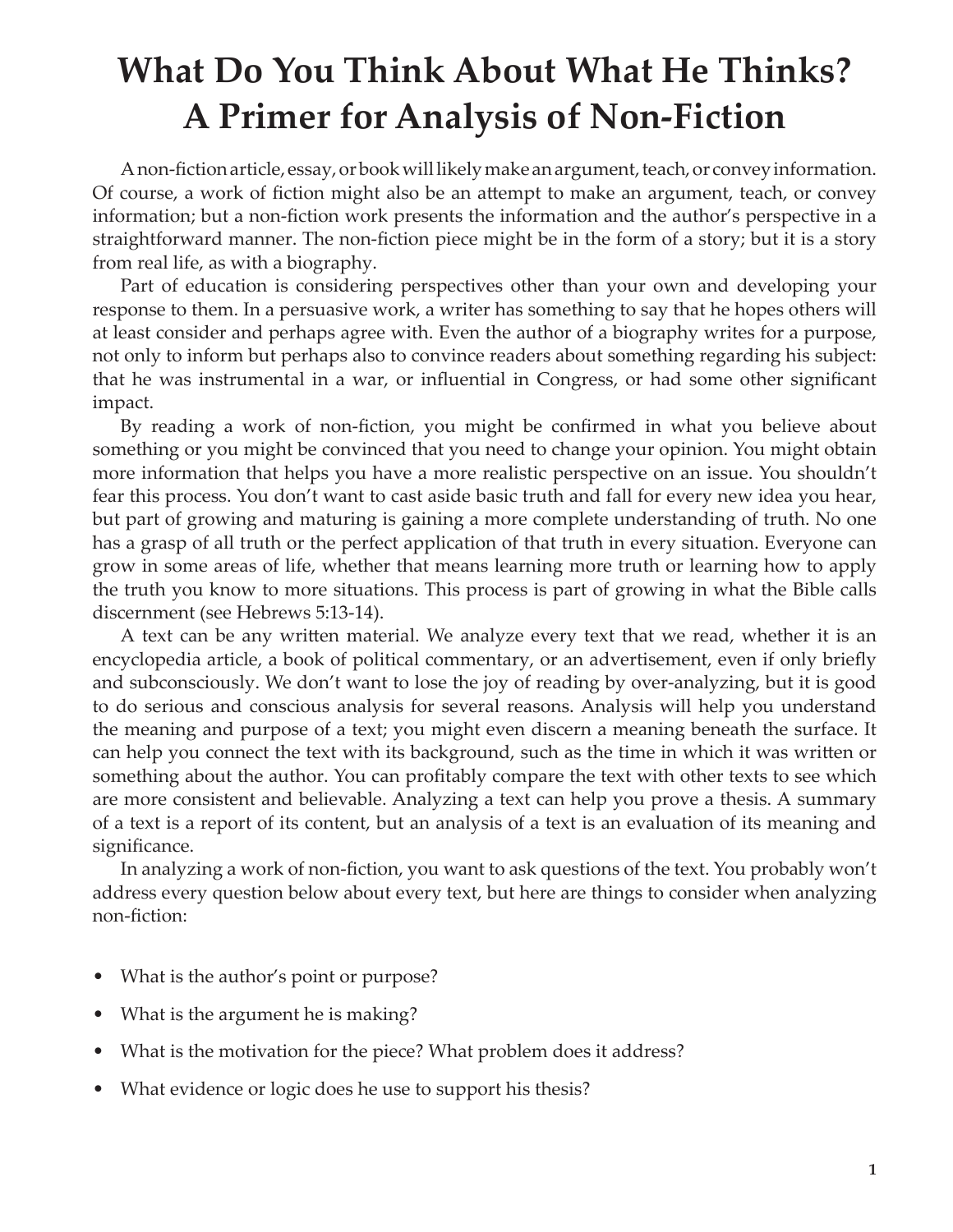- What is the context from which the author writes (time, place, point of view, background and experience)?
- What assumptions does the author bring to writing this piece?
- What words or ideas are repeated? These will often be clues to the author's point.
- What word choices seem significant? Does the author use any figures of speech to make his argument more persuasive?
- What is the structure of the text (for example, autobiography, memoir, or examination of a particular subject)? How does the author build his argument through the work? How does the structure help make the author's point?
- What are the key passages in the work, and why are they important?
- What is surprising, odd, or troubling in the text? (These parts are likely challenging your current understanding.)
- What contradictions and inconsistencies do you find in the text?
- What assumptions do you bring to the text?
- Is the text convincing to you? Why or why not? (It is entirely likely that you will agree with some things and disagree with other parts.)
- What questions do you have after reading it? What further study do you need to do?

When you write an analysis of a non-fiction work, gather your information, impressions, and answers to these questions, then write a coherent essay that responds to the piece. Depending on the length of your essay, you will probably want to summarize the author's purpose and argument, emphasize the central points as you see them, note where you think the author is correct and where he is mistaken, and where he is effective and where he could have expressed his ideas differently. Keep in mind the nature of your assignment, what the teacher expects from you, and what the reader of your analysis needs to understand about the work you are analyzing and about your response to it.

The author whose work you have read wants you to think. Show that you have thought. Expressing your thoughts on paper indicates how well you understand what he has said and, more importantly, how well you understand your own thoughts about the subject.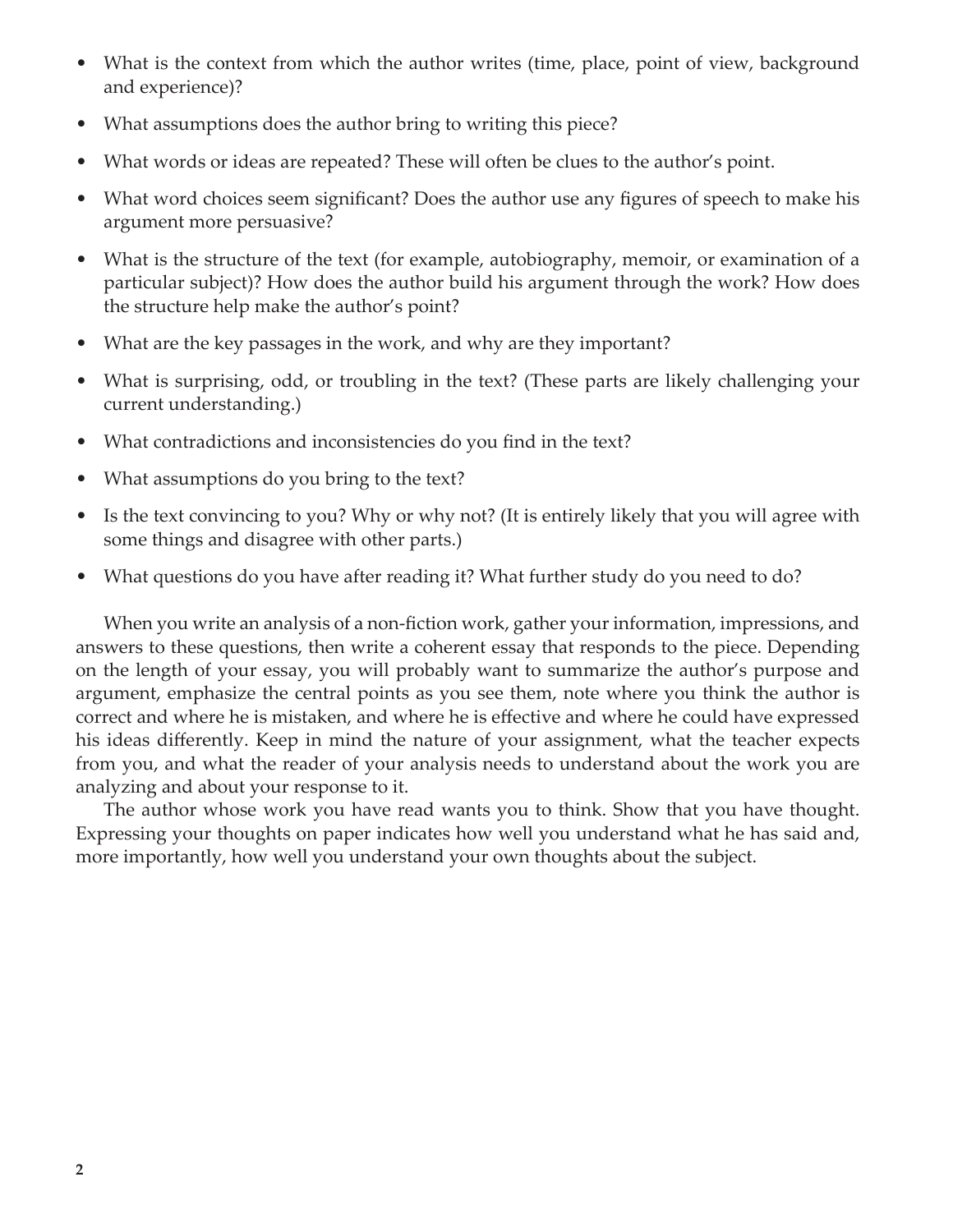## **Unit 1**

#### **Lesson 1**

- 1. With whom did the idea of government originate?
- 2. Why did Claudius order all Jews to leave Rome?
- 3. How does Paul describe human rulers?
- 4. Since government authority is from God, how does Paul instruct Christians to relate to government?
- 5. What does Paul say in Romans 13 are two important functions of government?
- 6. According to 1 Peter 2:11, how do Christians live in this world?
- 7. What does Daniel 2:21 teach about God's rule over the whole world?
- 8. What did Mary say about rulers in Luke 1:52?
- 9. When government issued ungodly directives, what did Peter and the apostles say they must do?
- 10. According to Titus 2:14, what are Christians to do; and according to Matthew 5:13-16, what are Christians to be?

#### **Lesson 2**

- 1. What did John Adams say free government rests upon?
- 2. What is the most important form of human government?
- 3. What is the basis of the immense worth of every individual?
- 4. The lesson names what principle of the civil rights movement of the 1950s and 1960s?
- 5. The Bible says that government leaders have a responsibility to see that the government does what?
- 6. What did the prophet Amos tell the people of Israel to do?
- 7. We learn from Amos that justice is above what?
- 8. Why did Israel and Judah fall?
- 9. What did the concept of the divine right of kings hold about the power of a king?
- 10. What does Proverbs teach about the permanence of dynasties?

- 1. What are the basic principles of the Law which God gave to Moses?
- 2. According to the Ten Commandments, who or what is the basis for life?
- 3. What does the word holy mean?
- 4. Why should Christians be holy in their lives?
- 5. The weakening of what, either by accepted practice or by law, will weaken society and its government?
- 6. What character trait is essential for society to operate well?
- 7. How are God's people to view life?
- 8. How should God's people view the property of others?
- 9. The Law of Moses considered a person to be innocent until what?
- 10. What punishment common in American justice is absent in the Law of Moses?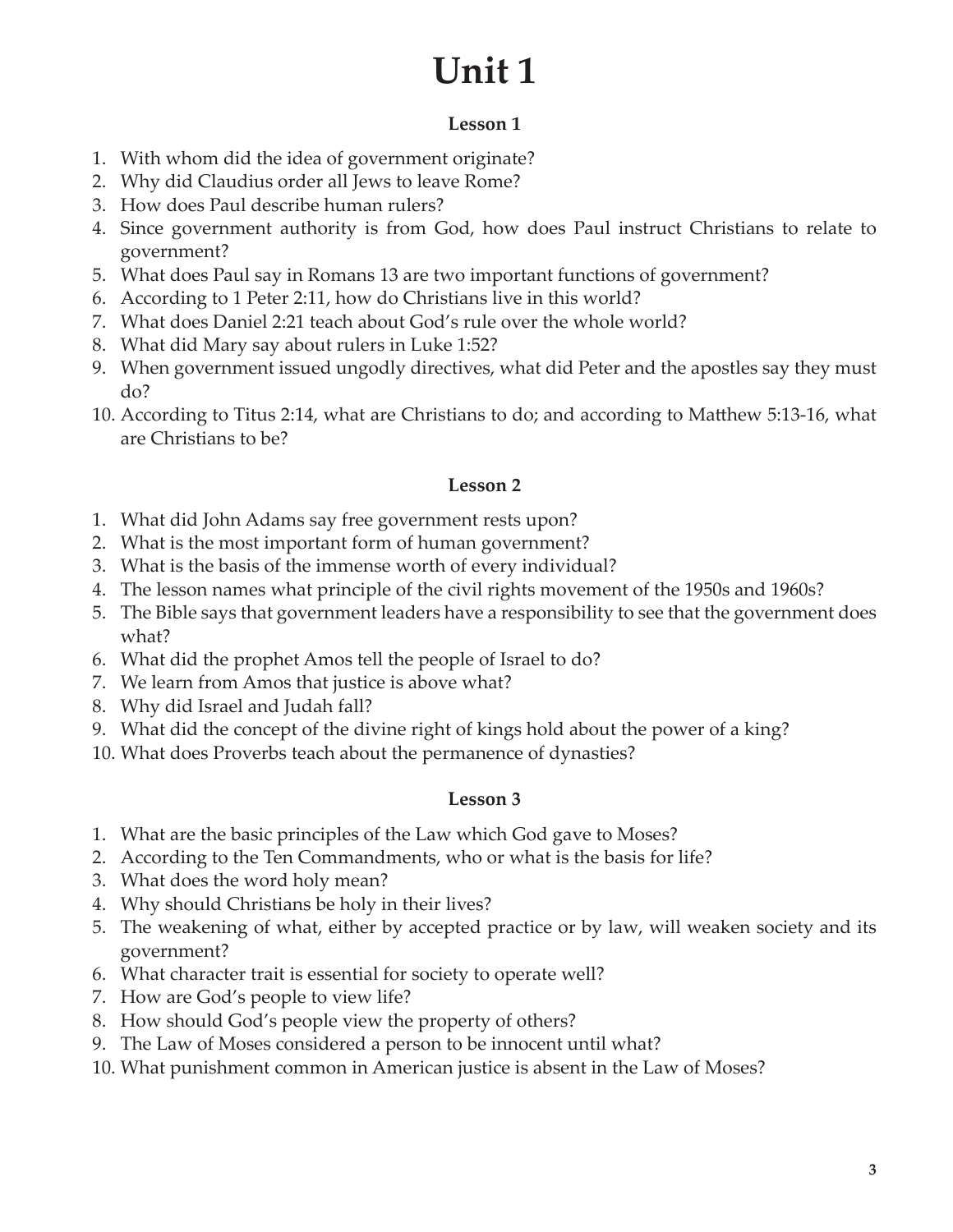- 1. People in positions of leadership carry great what?
- 2. What kind of men was Moses to appoint to hear disputes among the Israelites?
- 3. Why did Moses need to appoint men with these characteristics?
- 4. Why was a king not to acquire many horses, wives, or much wealth?
- 5. How was a king to show his dependence on the Law?
- 6. Who was the person described as the "man after God's own heart"?
- 7. What does Proverbs say about the mouth of a king?
- 8. What does Proverbs say about the influence that a king and his advisers can have on each other?
- 9. In what ways does Ezekiel say that the shepherds of Israel had failed their sheep?
- 10. If you were a governmental leader, what Biblical principles would you use in your position?

#### **Lesson 5**

- 1. As best we can tell, what was the pattern of government in the ancient world?
- 2. What was the pattern of community leadership in Israel?
- 3. Whom did God want to rule over Israel?
- 4. How did God plan to provide leaders for Israel?
- 5. What motivated the Israelites' desire for a king to rule over them?
- 6. What revolt gave the Jews a measure of freedom and self-government?
- 7. Of the three branches of government (legislative, executive, and judicial), which did the Sanhedrin fulfill?
- 8. From where did the members of the Jewish Sanhedrin come?
- 9. Why were the leading officials of Philippi deferential to Paul and Silas?
- 10. Who blamed Christians for the great fire in Rome in 64 AD and began active persecution of the church?

# **Unit 2**

#### **Lesson 6**

Define these terms:

- 1. state
- 2. government
- 3. sovereignty
- 4. dictatorship
- 5. oligarchy
- 6. constitutional monarchy
- 7. republic
- 8. democracy
- 9. state religion
- 10. limited government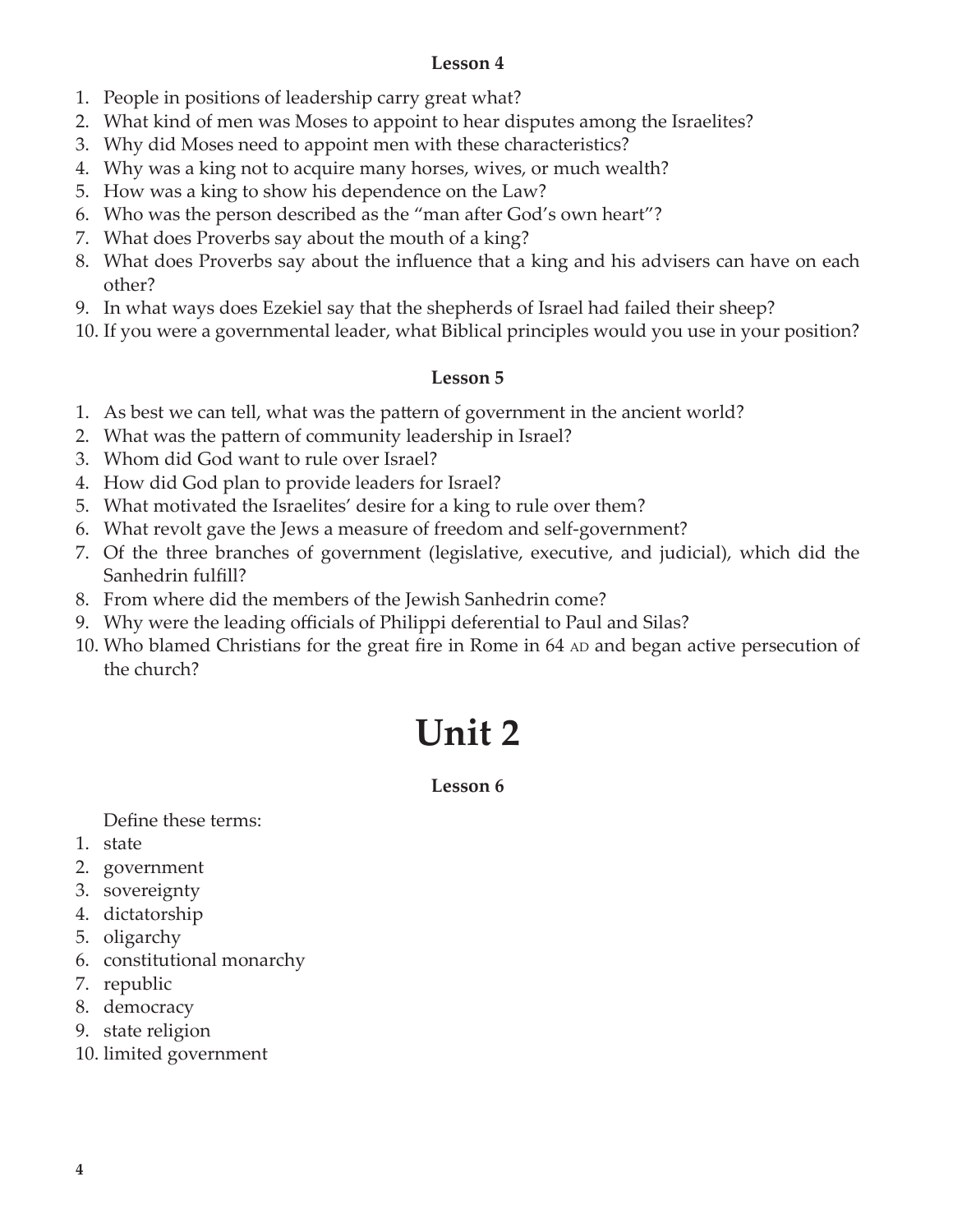- 1. Throughout history, who has been the most common head of government for almost every culture and ethnic group?
- 2. List five ways in which a man became a king.
- 3. What was commonly demonstrated by the amount of land a king owned?
- 4. List four reasons a king might go to war against another land.
- 5. Who made up the king's council of advisers?
- 6. With what two things did lords and barons support a king they trusted?
- 7. What individual was a major influence on kings during the Middle Ages?
- 8. What was the greatest threat the pope could use to influence a king?
- 9. Who was usually a king's heir?
- 10. Would you want to be an absolute monarch? Explain your answer.

#### **Lesson 8**

- 1. What ancient Greek city-state developed the form of government we call democracy?
- 2. What was the name of the law-making meeting of Athenian citizens?
- 3. What was the meaning of the Greek word *idiotes* from which we get our word idiot?
- 4. In general, individual rights in Athens had less value than what?
- 5. What was the result of the practice of Athenians selecting leaders by lot?
- 6. What was the ruling body in the Roman Republic?
- 7. Define patrician and plebeian.
- 8. How did plebeians change government over time in the Roman Republic?
- 9. The Senate's recognition of whom as emperor is seen as beginning the Roman Empire?
- 10. Rather than ensuring popular control of government, what was the purpose of the Roman Senate?

- 1. What was a witenagemot?
- 2. How did English government change after William of Normandy invaded in 1066?
- 3. What did the English barons force King John to sign in 1215?
- 4. What did the council meeting that was formed when Henry III repudiated this agreement come to be called?
- 5. Why do historians refer to the meeting called by King Edward I in 1295 as the Model Parliament?
- 6. Where did most government functions that affected most of the people take place in the 1630s in England?
- 7. The theory of royal authority believed in by James I of England was called what?
- 8. Who abolished the monarchy after Charles I was executed in 1649?
- 9. In effect, Robert Walpole began to serve in what role in 1721?
- 10. What three things did English colonists in America see in the government of the United Kingdom that they did not want to repeat in America?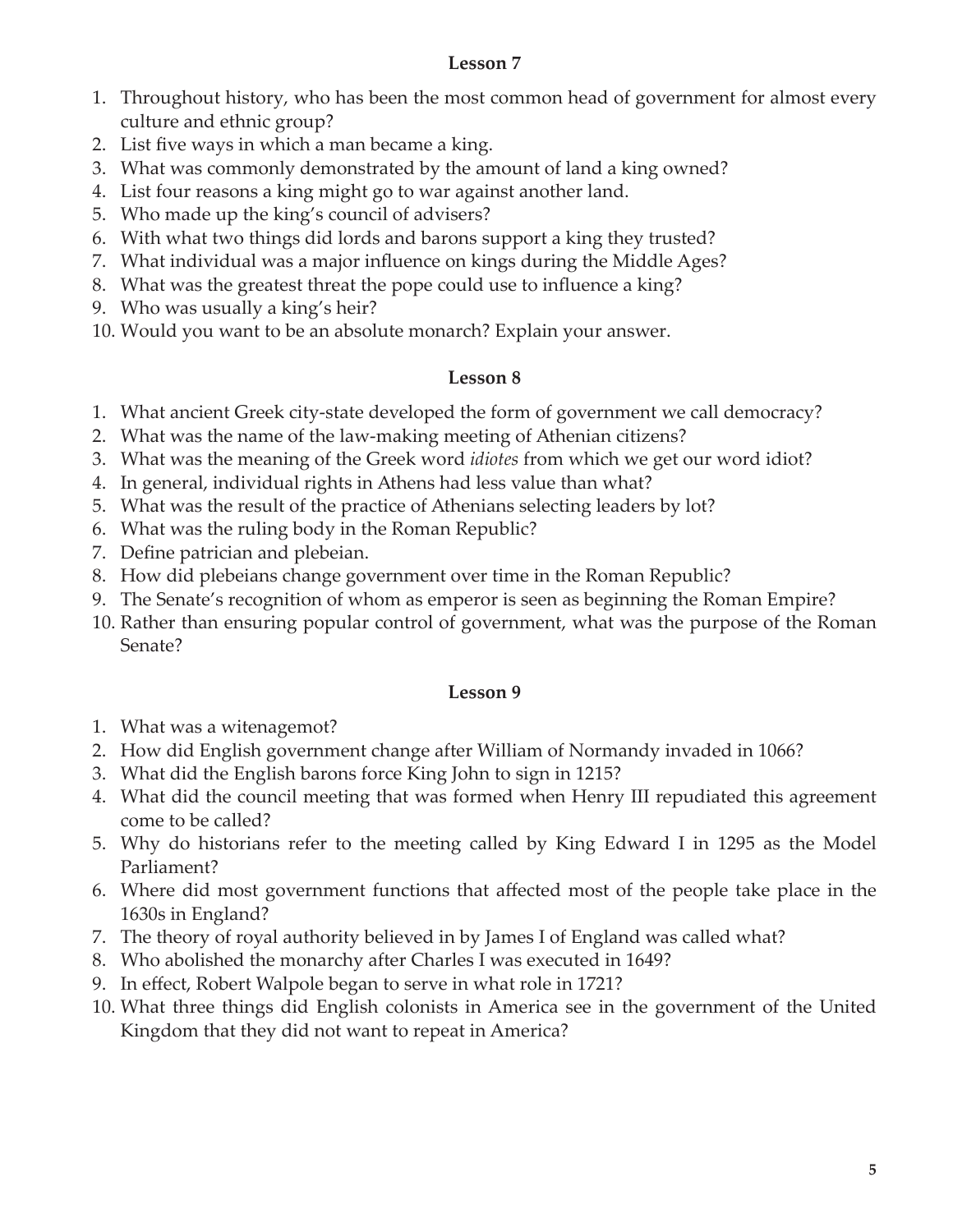- 1. What philosophical movement helped to mold the thinking of the men who shaped our American system?
- 2. What did the Enlightenment exalt as the best basis for understanding life and the world?
- 3. Scholars see the period of the Enlightenment beginning with the publication of what in 1687?
- 4. What did Enlightenment writers start questioning about kings?
- 5. What term did John Locke use to describe how people associate with each other?
- 6. What did John Locke believe was the reason people decided to associate with each other in a social contract?
- 7. What kind of government did Locke believe produced the most freedom for people?
- 8. What did Locke say that people have a right to do if government threatens their rights?
- 9. Baron de Montesquieu wrote that government should be divided into what three branches?
- 10. How do you believe the Enlightenment fostered the idea of "self-evident truths"?

## **Unit 3**

#### **Lesson 11**

- 1. What were three common elements of colonial government?
- 2. Who chose the elected assembly in a colony?
- 3. How did George III respond after the French and Indian War?
- 4. Why was the New England Confederation formed in 1643?
- 5. What was the purpose of the Albany meeting in 1754?
- 6. When colonial representatives met in New York in October 1765, they protested what they saw as unjust taxation without what?
- 7. Why did the First Continental Congress meet in 1774?
- 8. What had happened by the time the Second Continental Congress met in 1775?
- 9. In 1776 Richard Henry Lee of Virginia proposed a resolution in the Continental Congress that the colonies ought to be what?
- 10. The Declaration of Independence states that government derives its power from what?

- 1. What new institution did many states convene after they became independent?
- 2. What is the world's oldest founding document still in use?
- 3. What was the main purpose of the Articles of Confederation?
- 4. How many votes did each state have in the Confederation Congress?
- 5. What provision did the Articles make for a national executive and a national court system?
- 6. What did the Northwest Ordinance do concerning territories and new states?
- 7. What was the result of the Articles of Confederation requiring nine votes to pass significant laws?
- 8. What realities caused concern about the strength of the United States in relation to foreign countries?
- 9. What meeting proposed a revision of the Articles?
- 10. Where did most Americans want political power to remain?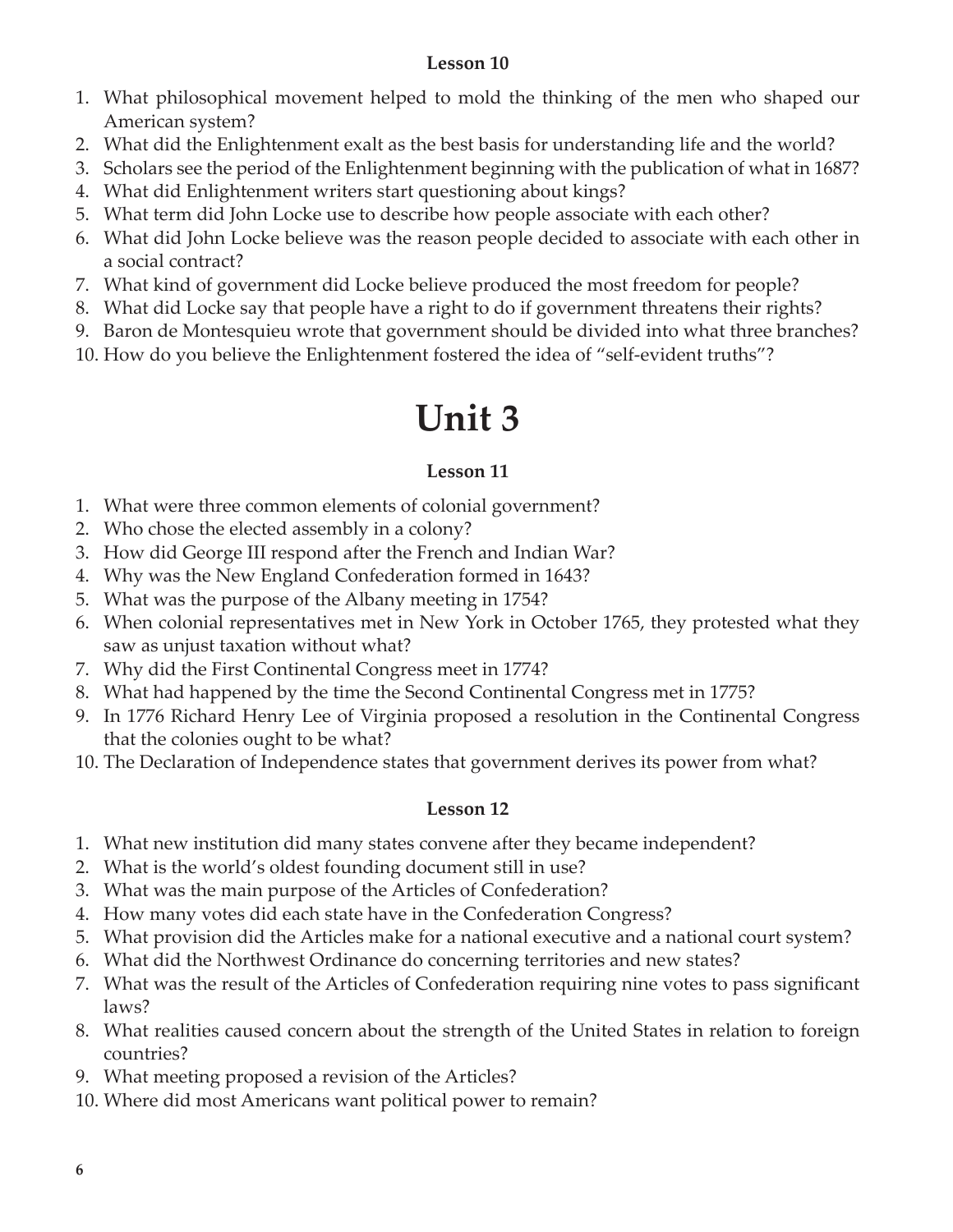- 1. In what year did the Constitutional Convention meet?
- 2. What policy did the delegates follow regarding publicity?
- 3. What was the compromise reached about the make-up of Congress?
- 4. What did the compromise regarding the office of president involve?
- 5. What was the compromise reached about slavery?
- 6. What did most Americans believe about the strength of the central government?
- 7. What is the meaning of the term "delegated powers"?
- 8. Explain how the Constitution separates powers in relation to the military.
- 9. What have the newspaper articles James Madison, Alexander Hamilton, and John Jay wrote to encourage that the Constitution be adopted come to be called?
- 10. What are the four reasons the lesson lists to explain why the Constitution has been successful?

#### **Lesson 14**

- 1. What did the Founding Fathers want and expect to be a vital part of American life?
- 2. Freedom of religion is guaranteed in which amendment to the Constitution?
- 3. Describe the role of religion in the founding of the United States.
- 4. What two principles did the new nation follow in matters of religion?
- 5. What did Congress call for immediately after passing the First Amendment in 1789?
- 6. Where does the lesson mention that both Presidents Thomas Jefferson and James Madison attended church services?
- 7. What are some examples of the beliefs of the Founding Fathers?
- 8. In what founding documents is God mentioned?
- 9. What did most people in the new nation believe about God?
- 10. Which colony did Rogers Williams found with the purpose of having more complete religious liberty?

- 1. The Preamble of the Constitution states that American government begins with whom?
- 2. How does the Preamble express the idea of a covenant?
- 3. How many of the writers of the Constitution were immigrants or descendants of immigrants?
- 4. How did the Constitution form a more perfect union?
- 5. How did the Constitution establish justice?
- 6. Why did the Constitution need to ensure domestic tranquility?
- 7. What is the meaning of the phrase "provide for the common defense"?
- 8. What is the meaning of the phrase "the general welfare"?
- 9. What two specific applications have been made of the Preamble's reference to "our posterity"?
- 10. The people of one generation have what responsibility to those who come after them?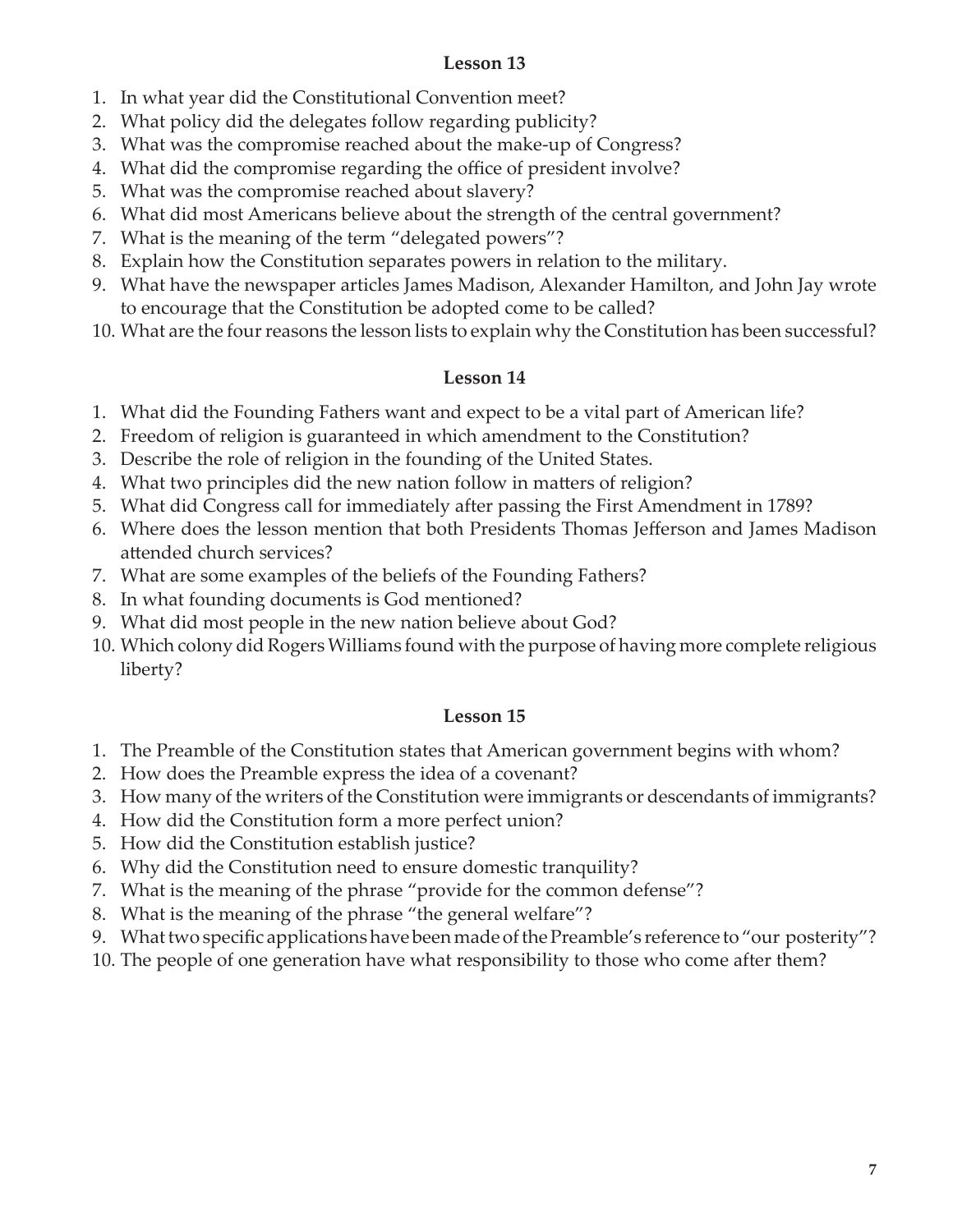### **Literary Analysis** *Mornings on Horseback* **by David McCullough**

A person is shaped by a complex set of influences that begins even before he or she is born. Ethnicity, faith, culture, economic status, education, birth order, health, values, parents, siblings, grandparents, and family history impact a person's life in a complex way that is somewhat impossible but entirely fascinating to explore. Who are your influences? What shapes you?

A standard biography includes the entire life of the subject, from birth to death. Why does *Mornings on Horseback* conclude just as Theodore Roosevelt really came into his own?

David McCullough's purpose in writing *Mornings on Horseback* was not to produce a biography of the 26th president, but to show how Roosevelt came to be who he was. The book's subtitle says it: "The Story of an Extraordinary Family, a Vanished Way of Life, and the Unique Child Who Became Theodore Roosevelt." This is a worthwhile task because Roosevelt was such a fascinating and complex person. *Mornings on Horseback* is a book about influences.

The expectations, standards, and values of the privileged, aristocratic Roosevelt clan and the well-established, highly respected Bulloch family were the foundations of influence in Theodore Roosevelt's life. The fact that the Roosevelts were longtime New Yorkers while the Bulloch family came from Deep South Georgia brought complex influences to Roosevelt's life.

Theodore Roosevelt's immediate family shaped one another. The Roosevelt siblings were close as children and into adulthood to an uncommon degree. His long-unmarried sister Bamie felt she had a special claim and a special responsibility on her famous brother. How do you think she influenced his decisions? Roosevelt's sister Corinne, his brother Elliot, and he were the best of friends and companions. How did they help to make him into the man he became? How do you think Elliot's waywardness and failures in his adult life influenced his brother?

The Roosevelt children had few influences from outside their "set," not even from a school setting. They were surrounded by extended family, even within their home. Their playmates and friends were relatives and other members of the wealthy class. How did these people shape them?

Though raised in the city, Roosevelt was well-informed and enthusiastic about the natural world. How did his family provide for and encourage this passion? The very different locations in which young Roosevelt lived—New York, his family's vacation spots away from the city's bustle, the wilderness of Dakota Territory—each deeply influenced the values and priorities of Theodore Roosevelt. How would the family's long leisurely tour of Europe's great cities and later the Nile shape a young man?

Wealth and privilege influenced Roosevelt's life. He never wondered where a meal was coming from. He probably never worried about his father losing his job. His world was soaked in luxuries. What perspective does that upbringing give a person?

Roosevelt was forever changed by his battle with asthma. His intermittent but intense asthmatic flare-ups were traumatic. As a boy he was small and sickly. He wanted to take his place in the world as a strong, healthy, capable man; but for years his physical weakness held him back. His father exhorted him and gave him the tools and opportunity to do all he could to improve his health. How do you think Theodore Roosevelt was different as an adult because of these struggles when he was young?

Theodore's desire to make his father proud shaped his entire life well beyond wanting to follow his father's instructions for building up his body. Theodore Sr.'s influence reached to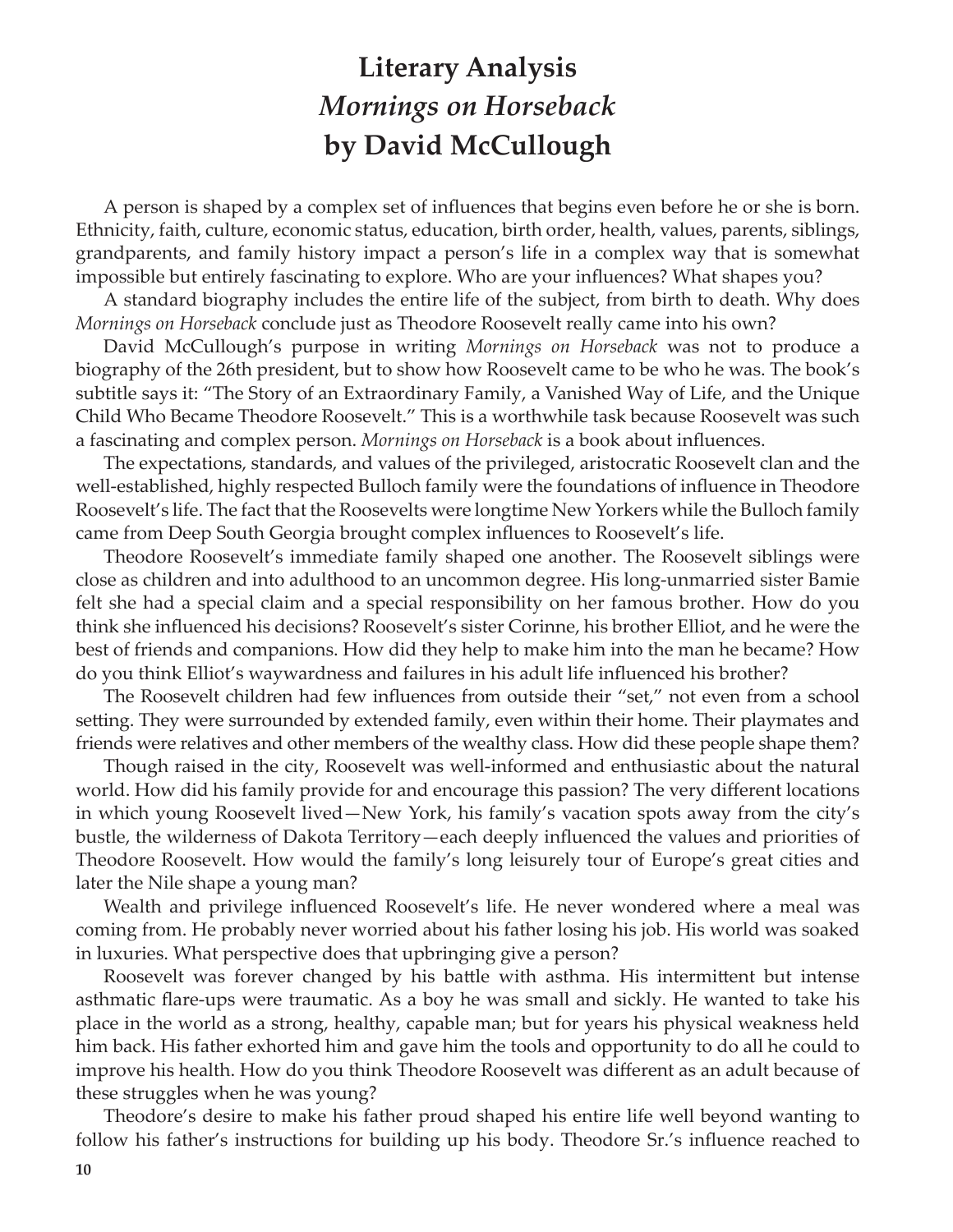every corner of his son's world. The entire family adored Theodore Roosevelt Sr. They regarded him as a truly great man, almost as one regards a "saint." Theodore Sr. had every success that their privileged set desired, yet he had uncommon drive, intelligence, and kindness to those in need. After Theodore Sr. died when the younger Theodore was still in college, the son longed to live a life that would have made his father proud.

These complex influences poured into one man's life and changed history. From fighting in the Spanish-American War, the building of the Panama Canal, the creation of national parks, a long and eventful presidency, and the raising of a large, boisterous family, Theodore Roosevelt led "the strenuous life" he desired. He is known for his energy, passion, and strong opinions. He is one of the most interesting and colorful characters in American history.

#### **Note about the Author**

David McCullough is the most widely-read historian of our day. His books have sold millions of copies, have remained in print for years, and have been the basis for television programs and miniseries.

McCullough majored in English literature, not history, at Yale. He originally wanted to be a novelist, but he found his passion in writing history. He decided that he wanted to write books that he would enjoy reading, on subjects he wanted to learn about. He grew up in Pittsburgh, Pennsylvania, so his first book was about the Johnstown, Pennsylvania, flood of 1889. McCullough then became interested in how the Brooklyn Bridge was built. McCullough had walked across the bridge many times when he lived in New York.

His editor suggested a book on the Panama Canal, which was his next project. An offshoot of his study of that period was this book about Theodore Roosevelt. Moving to other presidential biographies, McCullough wrote *Truman* and then spent seven years writing *John Adams.* McCullough won the Pulitzer Prize for biography for both of these books. His research into John Adams helped lead to his book *1776*, which focused on George Washington and the difficult early days of the American Revolution. McCullough also wanted the book to encourage the nation after the 9/11 terrorist attacks. He has written several other books.

McCullough has composed his books on a 1941-vintage typewriter that he bought secondhand in 1964. He likes to say that he is not working on a book, but he is working in a book: getting to know the people and places, entering as personally as possible into the story he wants to share with others. He loves to do research, and he visits places he writes about so that he will have a better feel for his subjects.

#### **Questions on** *Mornings on Horseback*

Write about one page total to answer questions 1-3:

- 1. What are other influences in Theodore Roosevelt's life that we did not mention in the literary analysis?
- 2. What influences in Theodore Roosevelt's life can you relate to? How do similar influences impact your life?
- 3. List five values of Theodore Roosevelt's family that you think shaped him into a passionate leader.

Write about one-half to one page:

4. Write a summary and review of *Mornings on Horseback*.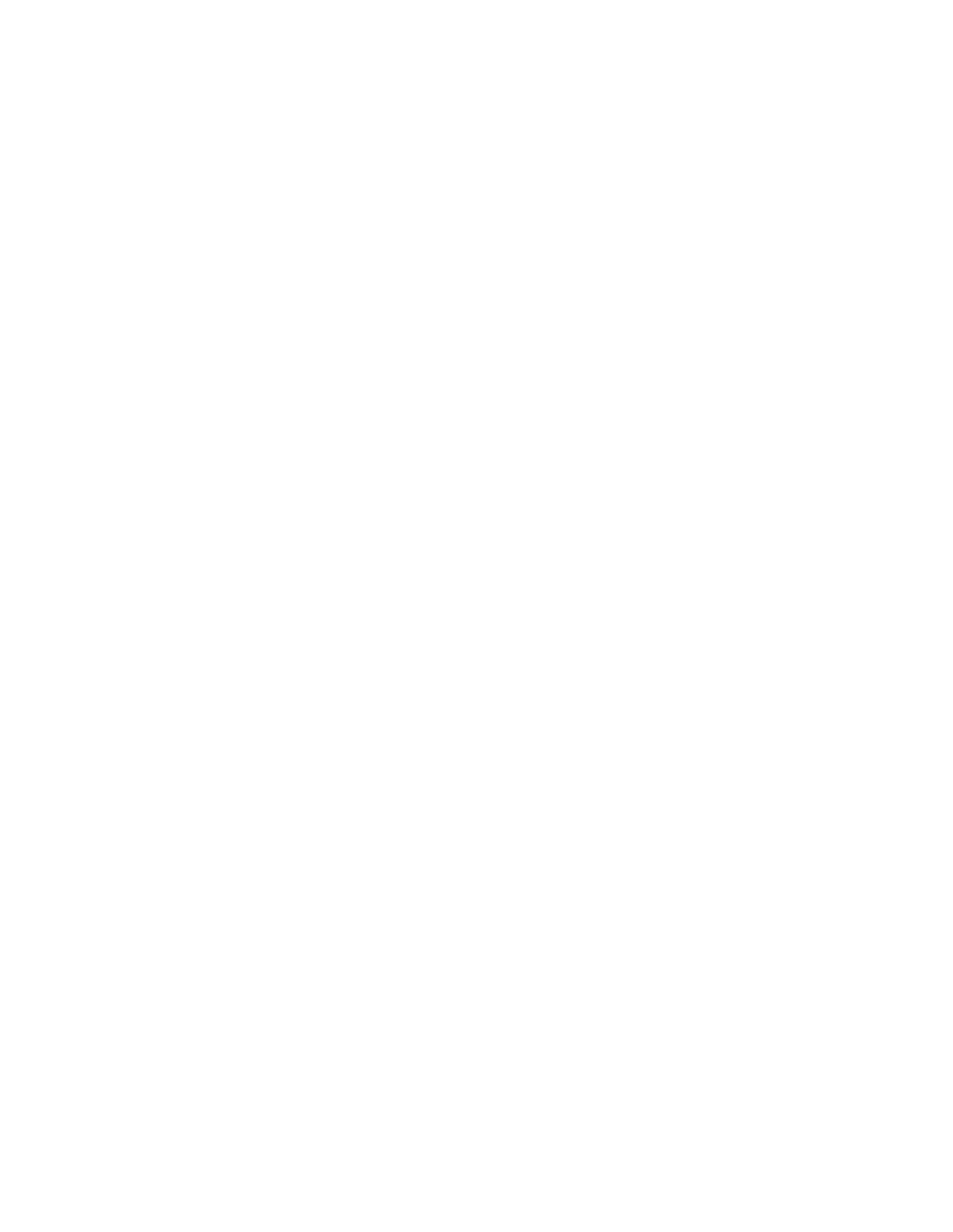Quiz and Exam Book Exploring Government

**Ray Notgrass, Charlene Notgrass, and Nate McCurdy**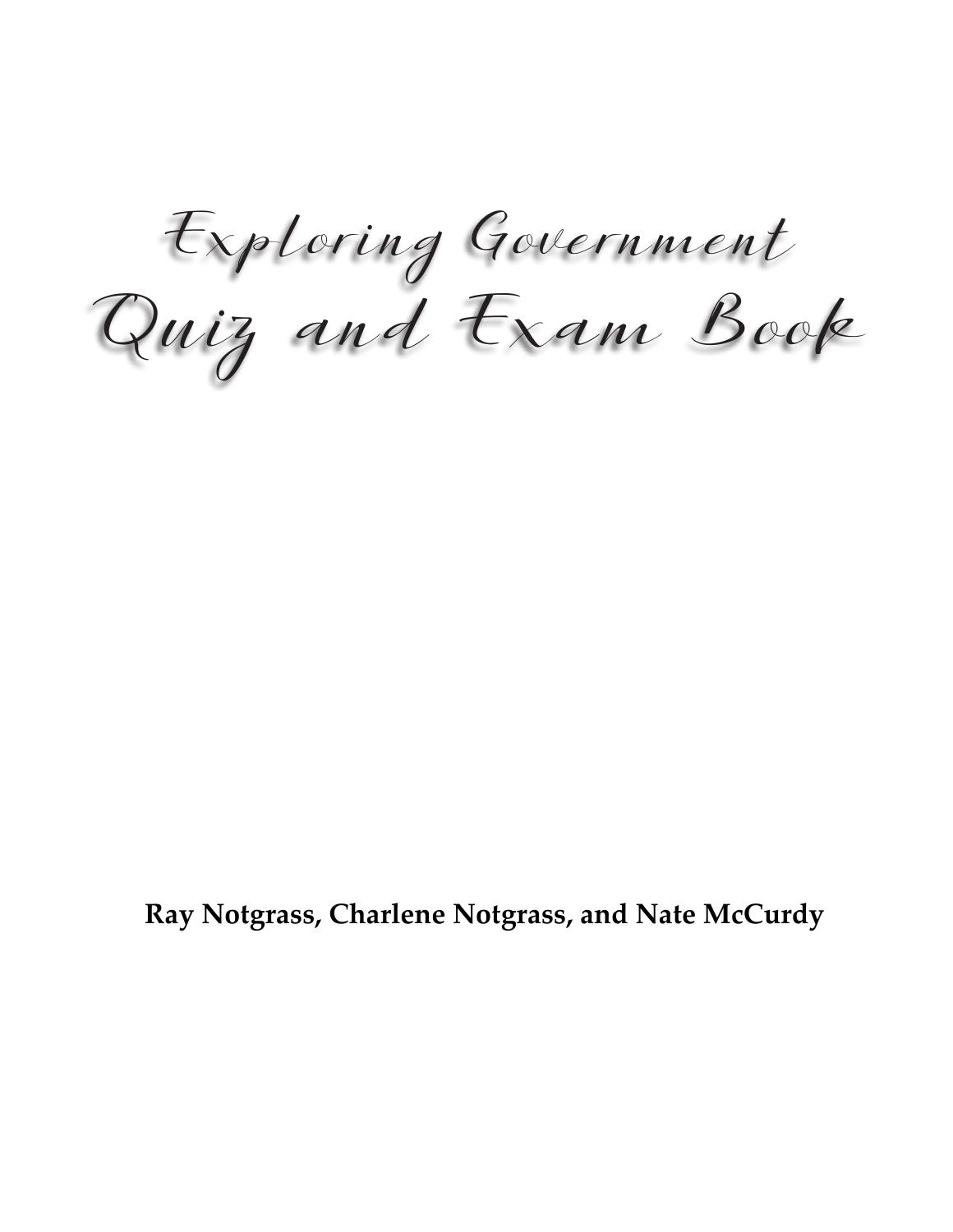*Exploring Government Quiz and Exam Book* ISBN: 978-1-60999-102-9

Cover Image Credits: Court scene from Everett Collection / Shutterstock.com; Red background by ksusha\_art / Shutterstock.com

Copyright © 2016 Notgrass Company. All rights reserved. No part of this material may be reproduced without permission from the publisher.

> Cover design by Mary Evelyn McCurdy Interior design by Charlene Notgrass

Printed in the United States of America

Notgrass Company 1-800-211-8793 www.notgrass.com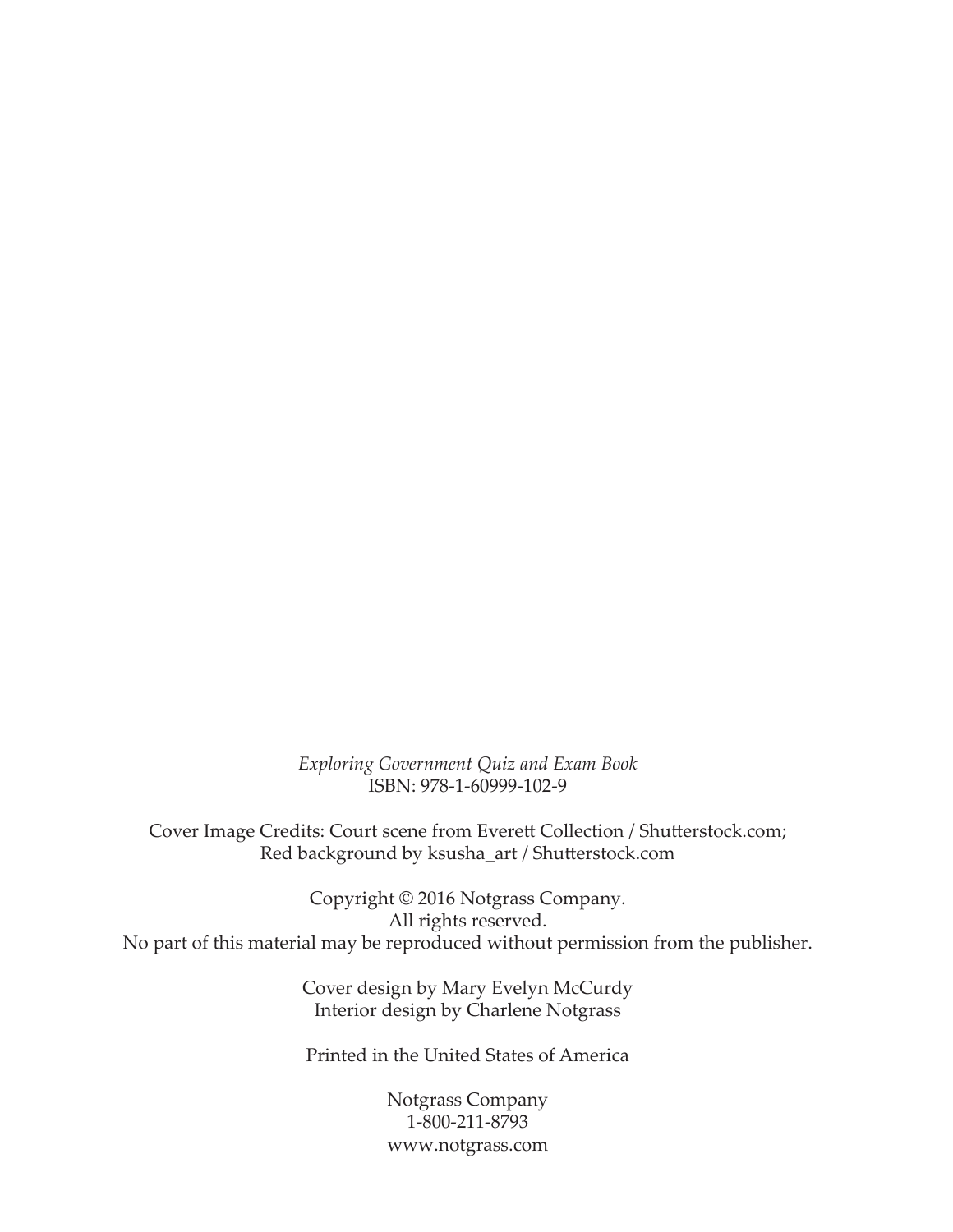### **Unit 1 Quiz**

*Write a T if the statement is true and an F if the statement is false. If the statement is false, write a true version of the statement below it.*

\_\_\_\_\_ 1. The idea of human government originated with Israel.

\_\_\_\_\_ 2. In Romans 13, Paul says that two functions of government are to preserve order and to provide physical security for the citizens.

\_\_\_\_\_\_\_\_\_\_\_\_\_\_\_\_\_\_\_\_\_\_\_\_\_\_\_\_\_\_\_\_\_\_\_\_\_\_\_\_\_\_\_\_\_\_\_\_\_\_\_\_\_\_\_\_\_\_\_\_\_\_\_\_\_\_\_\_\_\_\_\_\_\_\_\_\_ \_\_\_\_\_\_\_\_\_\_\_\_\_\_\_\_\_\_\_\_\_\_\_\_\_\_\_\_\_\_\_\_\_\_\_\_\_\_\_\_\_\_\_\_\_\_\_\_\_\_\_\_\_\_\_\_\_\_\_\_\_\_\_\_\_\_\_\_\_\_\_\_\_\_\_\_\_

\_\_\_\_\_\_\_\_\_\_\_\_\_\_\_\_\_\_\_\_\_\_\_\_\_\_\_\_\_\_\_\_\_\_\_\_\_\_\_\_\_\_\_\_\_\_\_\_\_\_\_\_\_\_\_\_\_\_\_\_\_\_\_\_\_\_\_\_\_\_\_\_\_\_\_\_\_ \_\_\_\_\_\_\_\_\_\_\_\_\_\_\_\_\_\_\_\_\_\_\_\_\_\_\_\_\_\_\_\_\_\_\_\_\_\_\_\_\_\_\_\_\_\_\_\_\_\_\_\_\_\_\_\_\_\_\_\_\_\_\_\_\_\_\_\_\_\_\_\_\_\_\_\_\_\_

\_\_\_\_\_\_\_\_\_\_\_\_\_\_\_\_\_\_\_\_\_\_\_\_\_\_\_\_\_\_\_\_\_\_\_\_\_\_\_\_\_\_\_\_\_\_\_\_\_\_\_\_\_\_\_\_\_\_\_\_\_\_\_\_\_\_\_\_\_\_\_\_\_\_\_\_\_ \_\_\_\_\_\_\_\_\_\_\_\_\_\_\_\_\_\_\_\_\_\_\_\_\_\_\_\_\_\_\_\_\_\_\_\_\_\_\_\_\_\_\_\_\_\_\_\_\_\_\_\_\_\_\_\_\_\_\_\_\_\_\_\_\_\_\_\_\_\_\_\_\_\_\_\_\_

\_\_\_\_\_\_\_\_\_\_\_\_\_\_\_\_\_\_\_\_\_\_\_\_\_\_\_\_\_\_\_\_\_\_\_\_\_\_\_\_\_\_\_\_\_\_\_\_\_\_\_\_\_\_\_\_\_\_\_\_\_\_\_\_\_\_\_\_\_\_\_\_\_\_\_\_\_ \_\_\_\_\_\_\_\_\_\_\_\_\_\_\_\_\_\_\_\_\_\_\_\_\_\_\_\_\_\_\_\_\_\_\_\_\_\_\_\_\_\_\_\_\_\_\_\_\_\_\_\_\_\_\_\_\_\_\_\_\_\_\_\_\_\_\_\_\_\_\_\_\_\_\_\_\_

\_\_\_\_\_ 3. John Adams said that free government rests upon public and private morality.

\_\_\_\_\_ 4. High interest and a poor economy caused Israel and Judah to fall.

\_\_\_\_\_ 5. The law code of basic principles that God gave to Moses is called the Ten Commandments.

\_\_\_\_\_\_\_\_\_\_\_\_\_\_\_\_\_\_\_\_\_\_\_\_\_\_\_\_\_\_\_\_\_\_\_\_\_\_\_\_\_\_\_\_\_\_\_\_\_\_\_\_\_\_\_\_\_\_\_\_\_\_\_\_\_\_\_\_\_\_\_\_\_\_\_\_\_ \_\_\_\_\_\_\_\_\_\_\_\_\_\_\_\_\_\_\_\_\_\_\_\_\_\_\_\_\_\_\_\_\_\_\_\_\_\_\_\_\_\_\_\_\_\_\_\_\_\_\_\_\_\_\_\_\_\_\_\_\_\_\_\_\_\_\_\_\_\_\_\_\_\_\_\_\_

\_\_\_\_\_ 6. The Law of Moses considered a person to be innocent until proven guilty.

\_\_\_\_\_\_\_\_\_\_\_\_\_\_\_\_\_\_\_\_\_\_\_\_\_\_\_\_\_\_\_\_\_\_\_\_\_\_\_\_\_\_\_\_\_\_\_\_\_\_\_\_\_\_\_\_\_\_\_\_\_\_\_\_\_\_\_\_\_\_\_\_\_\_\_\_\_ \_\_\_\_\_ 7. The king was to show his dependence on the law by meeting with the priests every day. \_\_\_\_\_\_\_\_\_\_\_\_\_\_\_\_\_\_\_\_\_\_\_\_\_\_\_\_\_\_\_\_\_\_\_\_\_\_\_\_\_\_\_\_\_\_\_\_\_\_\_\_\_\_\_\_\_\_\_\_\_\_\_\_\_\_\_\_\_\_\_\_\_\_\_\_\_

\_\_\_\_\_\_\_\_\_\_\_\_\_\_\_\_\_\_\_\_\_\_\_\_\_\_\_\_\_\_\_\_\_\_\_\_\_\_\_\_\_\_\_\_\_\_\_\_\_\_\_\_\_\_\_\_\_\_\_\_\_\_\_\_\_\_\_\_\_\_\_\_\_\_\_\_\_

\_\_\_\_\_\_\_\_\_\_\_\_\_\_\_\_\_\_\_\_\_\_\_\_\_\_\_\_\_\_\_\_\_\_\_\_\_\_\_\_\_\_\_\_\_\_\_\_\_\_\_\_\_\_\_\_\_\_\_\_\_\_\_\_\_\_\_\_\_\_\_\_\_\_\_\_\_ \_\_\_\_\_ 8. The pattern of community leadership in Old Testament Judah and Israel was Pharisees.

\_\_\_\_\_\_\_\_\_\_\_\_\_\_\_\_\_\_\_\_\_\_\_\_\_\_\_\_\_\_\_\_\_\_\_\_\_\_\_\_\_\_\_\_\_\_\_\_\_\_\_\_\_\_\_\_\_\_\_\_\_\_\_\_\_\_\_\_\_\_\_\_\_\_\_\_\_ \_\_\_\_\_\_\_\_\_\_\_\_\_\_\_\_\_\_\_\_\_\_\_\_\_\_\_\_\_\_\_\_\_\_\_\_\_\_\_\_\_\_\_\_\_\_\_\_\_\_\_\_\_\_\_\_\_\_\_\_\_\_\_\_\_\_\_\_\_\_\_\_\_\_\_\_\_

\_\_\_\_\_\_\_\_\_\_\_\_\_\_\_\_\_\_\_\_\_\_\_\_\_\_\_\_\_\_\_\_\_\_\_\_\_\_\_\_\_\_\_\_\_\_\_\_\_\_\_\_\_\_\_\_\_\_\_\_\_\_\_\_\_\_\_\_\_\_\_\_\_\_\_\_\_ \_\_\_\_\_\_\_\_\_\_\_\_\_\_\_\_\_\_\_\_\_\_\_\_\_\_\_\_\_\_\_\_\_\_\_\_\_\_\_\_\_\_\_\_\_\_\_\_\_\_\_\_\_\_\_\_\_\_\_\_\_\_\_\_\_\_\_\_\_\_\_\_\_\_\_\_\_

\_\_\_\_\_\_\_\_\_\_\_\_\_\_\_\_\_\_\_\_\_\_\_\_\_\_\_\_\_\_\_\_\_\_\_\_\_\_\_\_\_\_\_\_\_\_\_\_\_\_\_\_\_\_\_\_\_\_\_\_\_\_\_\_\_\_\_\_\_\_\_\_\_\_\_\_\_ \_\_\_\_\_\_\_\_\_\_\_\_\_\_\_\_\_\_\_\_\_\_\_\_\_\_\_\_\_\_\_\_\_\_\_\_\_\_\_\_\_\_\_\_\_\_\_\_\_\_\_\_\_\_\_\_\_\_\_\_\_\_\_\_\_\_\_\_\_\_\_\_\_\_\_\_\_

\_\_\_\_\_ 9. The ruler that God wanted to have over Israel was a king.

\_\_\_\_\_10. In first century Israel, the Sanhedrin filled legislative, judicial, and executive roles.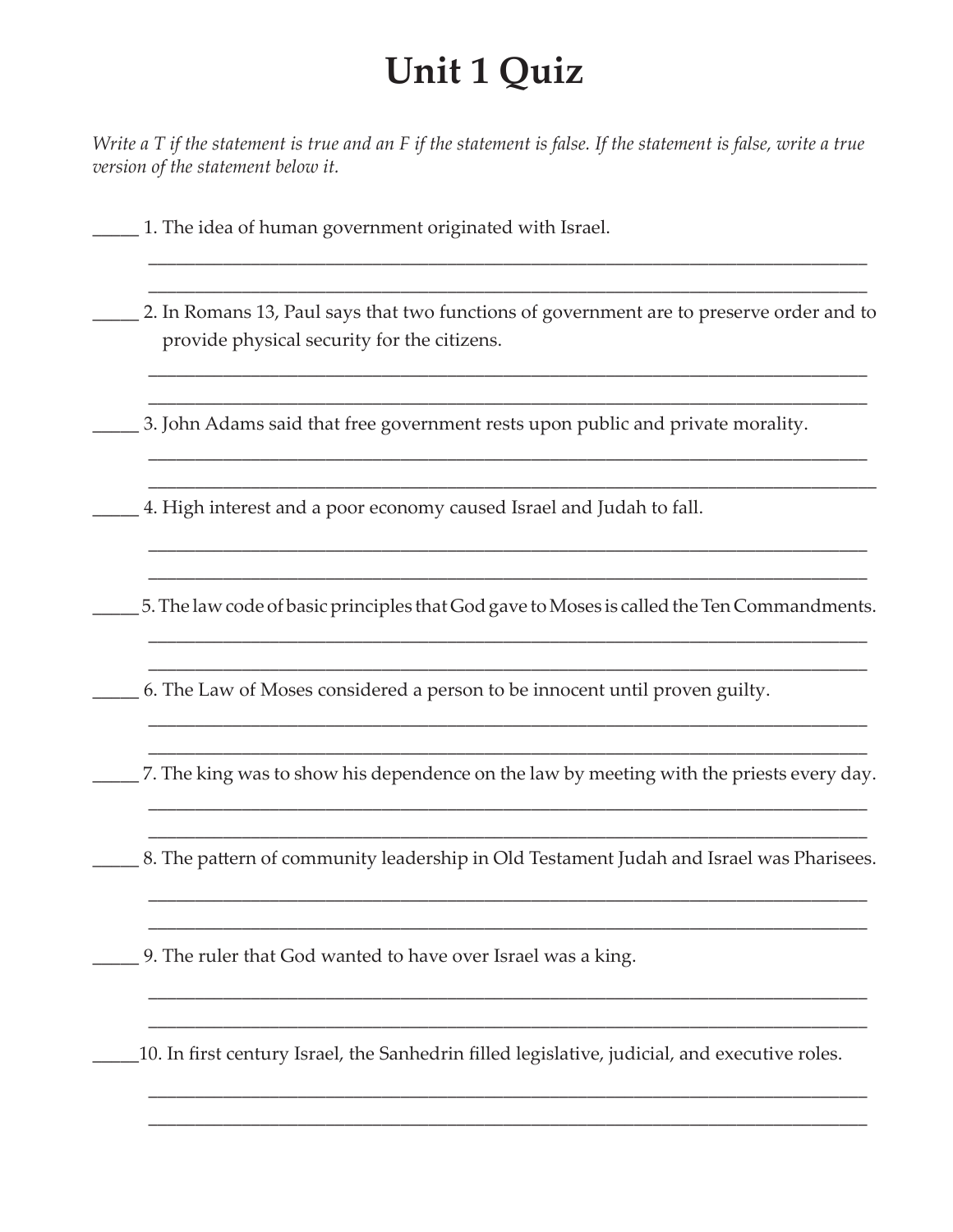# **Unit 2 Quiz**

*Write the letter of the correct answer in the blank.*

| 1. In what type of government do all voters take part in passing laws?<br>a. republic<br>b. anarchy                    | c. oligarchy<br>d. democracy                                                                                                                |
|------------------------------------------------------------------------------------------------------------------------|---------------------------------------------------------------------------------------------------------------------------------------------|
| a. monarch<br>b. premier                                                                                               | 2. A republic is a representative government that has a chief of state who is not a:<br>c. prime minister<br>d. none of the above           |
| a. tribal elder<br>b. count                                                                                            | 3. Throughout history who has been the most common head of government?<br>c. king<br>d. general                                             |
| 4. The greatest threat the pope could use to influence a king was:<br>a. requiring tribute money<br>b. excommunication | c. denying him a marriage license<br>d. making him sing in the choir                                                                        |
| 5. In general, in Athens what had the greater value?<br>a. individual rights<br>b. the public good                     | c. idiots<br>d. Board of Ten Generals                                                                                                       |
| 6. The representative law-making body in the Roman Republic was the:<br>a. Citizen Council<br>b. Augustus              | c. Emperor<br>d. Senate                                                                                                                     |
| a. Norman<br>b. tribal                                                                                                 | 7. After William invaded England in 1066 its form of government became:<br>c. republican<br>d. democratic                                   |
| 8. In 1215 English barons forced King John to sign the:<br>a. Emancipation Proclamation<br>b. Provisions of Oxford     | c. Magna Carta<br>d. Divine Right                                                                                                           |
| a. parliamentary system<br>b. divine right of kings                                                                    | 9. The theory of royal authority that James I of England believed was called the:<br>c. oligarchy<br>d. plebiscite theory                   |
| a. to protest<br>b. to write a petition                                                                                | 10. If government threatens the rights of citizens, John Locke said they have the right:<br>c. to run away<br>d. to change their government |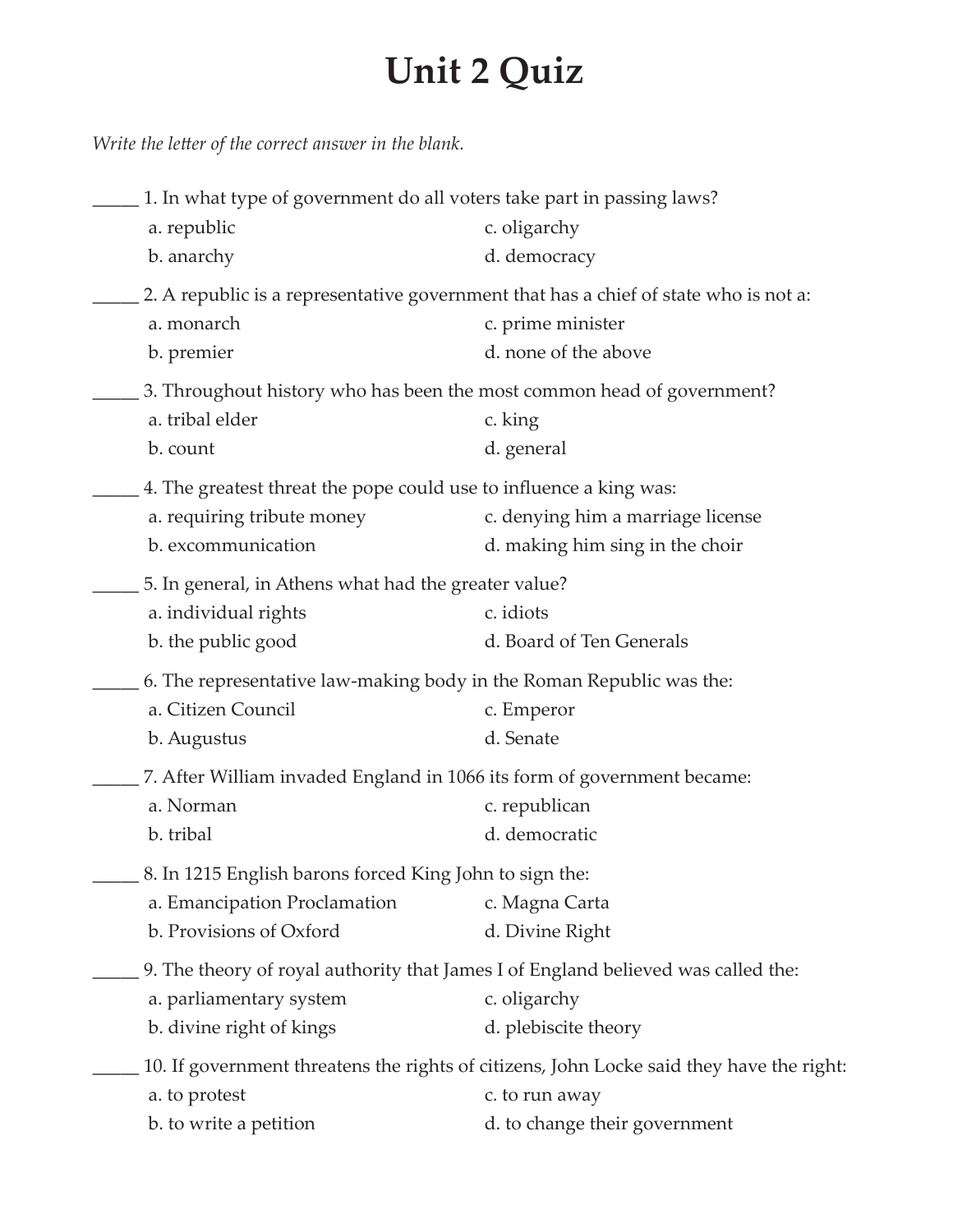# **Unit 3 Quiz**

*Write the letters of the correct answers in the blanks at left.*

| 1.  | When colonial representatives met in New<br>York in October 1765, they protested unjust<br>taxation without __________.                                              | a. court system             |
|-----|----------------------------------------------------------------------------------------------------------------------------------------------------------------------|-----------------------------|
| 2.  | proposed a resolution in the Continental<br>Congress that the colonies ought to be free and<br>independent.                                                          | b. 1776                     |
| 3.  | Under the Confederation Congress, each state<br>$had$ __________.                                                                                                    | c. The Federalist<br>Papers |
| 4.  | The Articles of Confederation established no<br>national ___________.                                                                                                | d. the people               |
| 5.  | The Constitutional Convention met in                                                                                                                                 | e. 1787                     |
| 6.  | In a compromise about the make-up of<br>Congress, the Constitutional Convention made<br>representation in the House of Representatives<br>to be based on __________. | f. representation           |
| 7.  | Newspaper articles by James Madison,<br>Alexander Hamilton, and John Jay in support<br>of the Constitution are called _________.                                     | g. general welfare          |
| 8.  | Freedom of religion is guaranteed in the                                                                                                                             | h. First Amendment          |
| 9.  | The Preamble to the Constitution states that<br>the Constitution is ordained by _________.                                                                           | i. one vote                 |
| 10. | The framers of the Constitution called what is<br>best for the people as a whole the _________.                                                                      | <i>j.</i> population        |